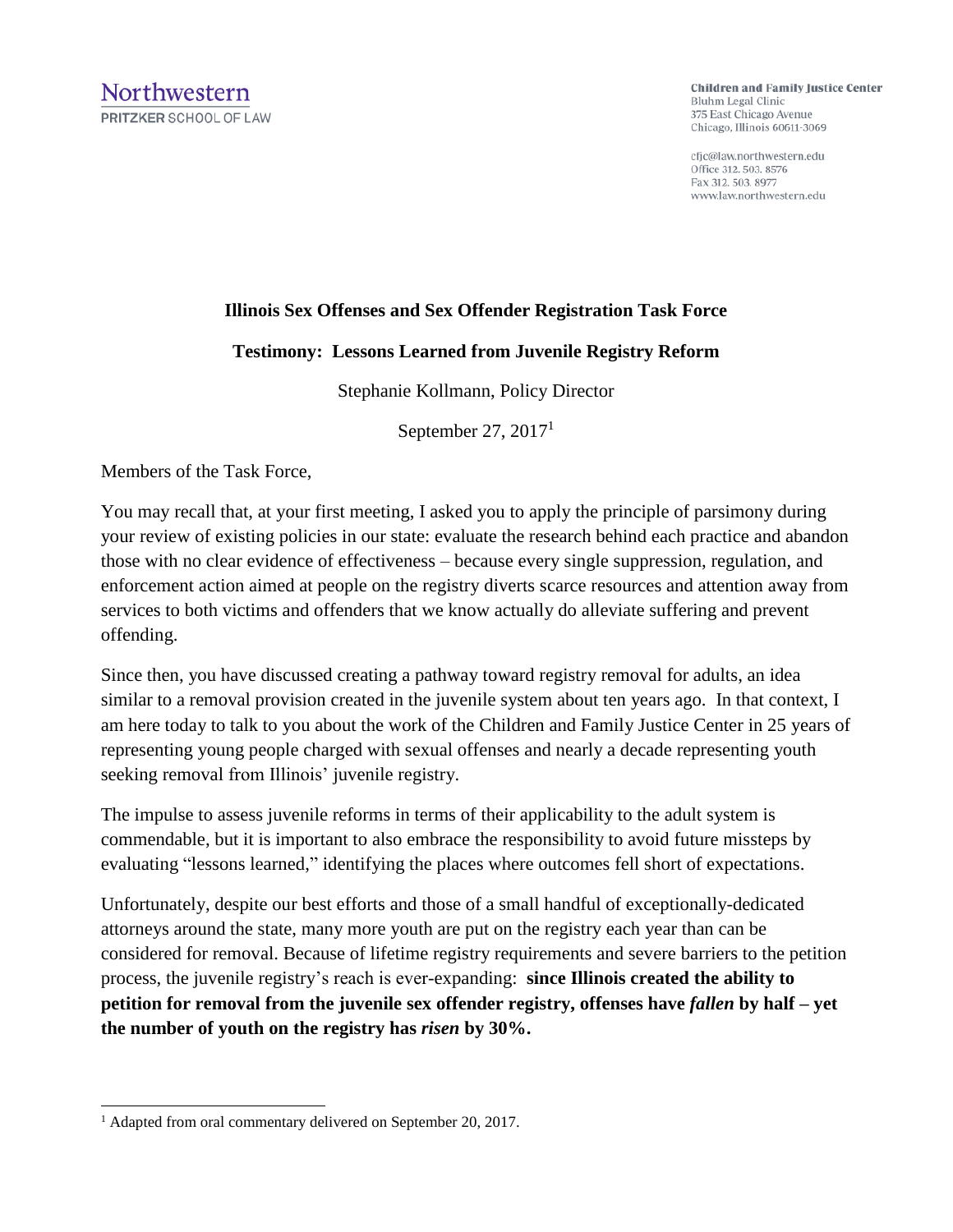When the juvenile registry removal statute was passed a decade ago, considerably less was known about how amenable youth (and adults) would be to treatment and how harmful residency and registration provisions can be. Since then, as you have heard, national public policy, science, and case law have developed significantly. Here in Illinois, attorneys engaged in the juvenile removal petition process have been able to observe the damage inflicted by the highly-punitive nature of being on the registry – a mostly-lawyerless, and often lawless, hidden state of sweeping limitations on basic freedoms. **Illinois' state juvenile policy advisory board issued a major research report concluding that the "lengthy, complex, and costly" process of obtaining an exemption from registry does not cure fundamental problems with Illinois law, which should be revised to disband the juvenile registry. 2**

The juvenile removal statute is currently built "upside down," as though registries and restrictions are grounded in sound research and evidence and the problem is merely that, for a select few, they are applied too broadly. Thus, the burden is shifted to a small number of presumably-exceptional youth to gather their records, obtain an assessment, organize and file a petition, and argue their case in court – all without access to a court-appointed attorney. **This process takes about a year and a half to complete and represents hundreds of hours of work by costly professionals – risk evaluators and attorneys – work equivalent to well over \$10,000 per petition.** 

Yes, our office runs a small pro bono representation project that has had a waitlist too long to complete or refer since the project's inception. We have also sought to expand pro bono representation for youth in these proceedings:

- We have written a manual about how to represent youth seeking registry removal;
- We have offered free CLE trainings in hopes of convincing pro bono attorneys to represent youth on the registry;
- We have had in-depth conversations with some of the largest law firms in Chicago about handling these cases.

The fact is: getting attorneys for youth in these circumstances is nearly impossible. **With over 2,500 young people on the juvenile registry and growing, only about 1% petition for removal each year – despite overwhelming evidence that maintaining youth on the registry is bad public policy.**

To be sure, this work is critical for the hundreds of youth whose lives have been changed by registry removal. For any young person desperately grasping at any hope of something to live for and work toward, the possibility of one day being removed is everything.

 <sup>2</sup> "Remove young people from the state's counter-productive sex offender registry and categorical application of restrictions and 'collateral consequences.' Because there is no persuasive evidence that subjecting youth to registries improves public safety or reduces risks of future offending, Illinois should repeal the registry, restrictions, and notification requirements applied to youth adjudicated delinquent for sexual offenses. Moreover, the research indicates that registries do not repair harm to victims, many of whom are family members." Illinois Juvenile Justice Commission, *Improving Illinois' Response to Sexual Offenses Committed by Youth* (March 2014), at 10.